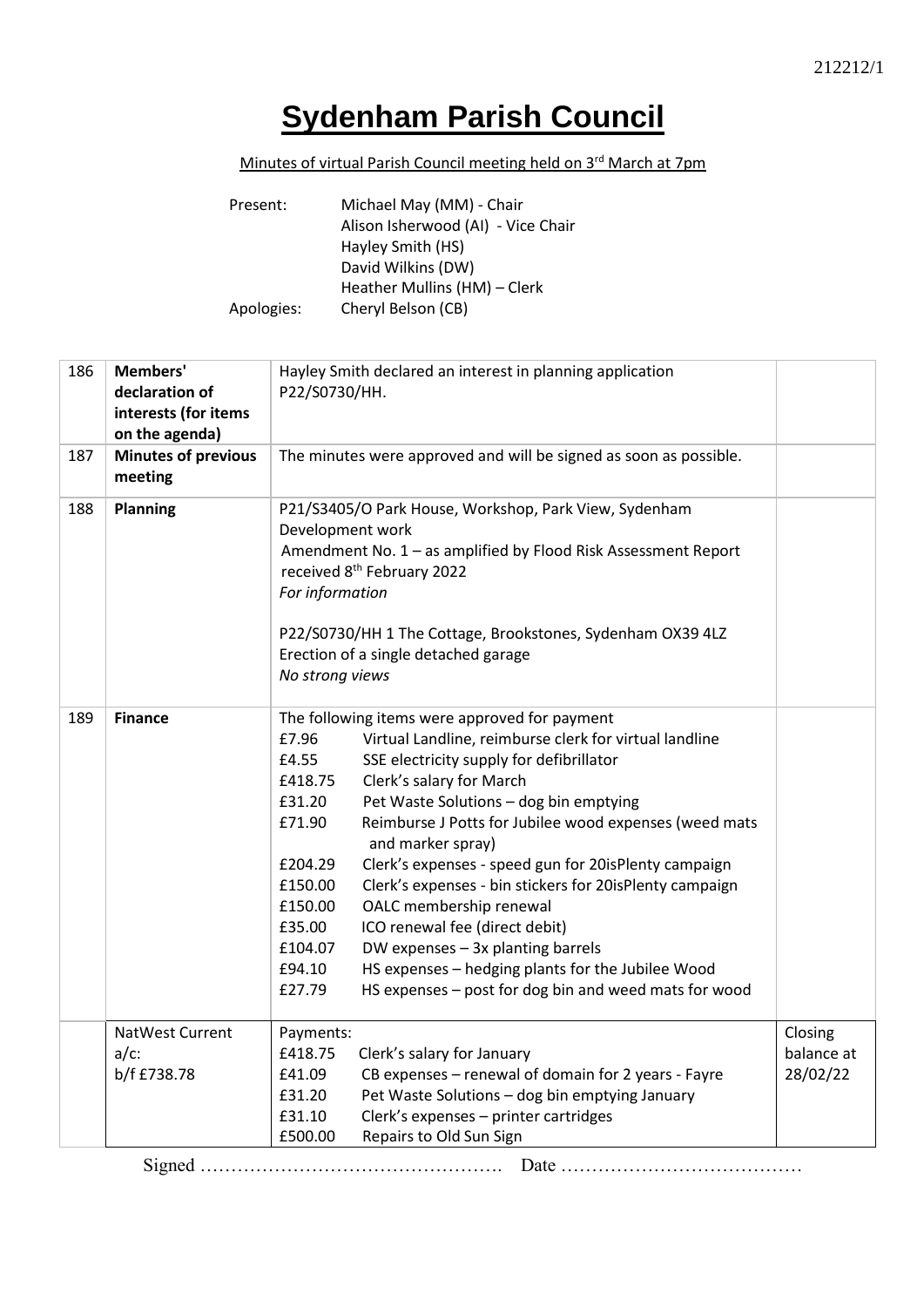|     |                                   | £7.96                                                                                                                                                                                                                                                                                                                                                                                                                                                                                                                                                                                                                                                                                                                                                        | Virtual Landline, reimburse clerk                                                                                                                                                                                                                                                     |                        |
|-----|-----------------------------------|--------------------------------------------------------------------------------------------------------------------------------------------------------------------------------------------------------------------------------------------------------------------------------------------------------------------------------------------------------------------------------------------------------------------------------------------------------------------------------------------------------------------------------------------------------------------------------------------------------------------------------------------------------------------------------------------------------------------------------------------------------------|---------------------------------------------------------------------------------------------------------------------------------------------------------------------------------------------------------------------------------------------------------------------------------------|------------------------|
|     |                                   | £71.90                                                                                                                                                                                                                                                                                                                                                                                                                                                                                                                                                                                                                                                                                                                                                       | Reimburse Janet Potts for Jubilee Wood expenses                                                                                                                                                                                                                                       |                        |
|     |                                   | £4.55                                                                                                                                                                                                                                                                                                                                                                                                                                                                                                                                                                                                                                                                                                                                                        | SSE telephone box supply for defibrillator                                                                                                                                                                                                                                            |                        |
|     |                                   | Receipts:                                                                                                                                                                                                                                                                                                                                                                                                                                                                                                                                                                                                                                                                                                                                                    |                                                                                                                                                                                                                                                                                       |                        |
|     |                                   | £400.00                                                                                                                                                                                                                                                                                                                                                                                                                                                                                                                                                                                                                                                                                                                                                      | transfer from reserve account                                                                                                                                                                                                                                                         |                        |
|     |                                   | £802.96                                                                                                                                                                                                                                                                                                                                                                                                                                                                                                                                                                                                                                                                                                                                                      | BT Openreach wayleave payments                                                                                                                                                                                                                                                        |                        |
|     |                                   | £500.00                                                                                                                                                                                                                                                                                                                                                                                                                                                                                                                                                                                                                                                                                                                                                      | transfer from reserve account                                                                                                                                                                                                                                                         | £1,335.19              |
|     |                                   |                                                                                                                                                                                                                                                                                                                                                                                                                                                                                                                                                                                                                                                                                                                                                              |                                                                                                                                                                                                                                                                                       |                        |
|     | <b>NatWest Reserve</b>            | Receipts:                                                                                                                                                                                                                                                                                                                                                                                                                                                                                                                                                                                                                                                                                                                                                    |                                                                                                                                                                                                                                                                                       |                        |
|     | $a/c$ :                           | £0.21                                                                                                                                                                                                                                                                                                                                                                                                                                                                                                                                                                                                                                                                                                                                                        | interest in February                                                                                                                                                                                                                                                                  |                        |
|     | b/f £28,172.46                    | Payments:                                                                                                                                                                                                                                                                                                                                                                                                                                                                                                                                                                                                                                                                                                                                                    |                                                                                                                                                                                                                                                                                       |                        |
|     |                                   | £400.00                                                                                                                                                                                                                                                                                                                                                                                                                                                                                                                                                                                                                                                                                                                                                      | transfer to current account                                                                                                                                                                                                                                                           |                        |
|     |                                   | £500.00                                                                                                                                                                                                                                                                                                                                                                                                                                                                                                                                                                                                                                                                                                                                                      | transfer to current account                                                                                                                                                                                                                                                           | £26,272.91             |
|     |                                   |                                                                                                                                                                                                                                                                                                                                                                                                                                                                                                                                                                                                                                                                                                                                                              |                                                                                                                                                                                                                                                                                       |                        |
|     |                                   |                                                                                                                                                                                                                                                                                                                                                                                                                                                                                                                                                                                                                                                                                                                                                              | It was agreed that Auditing Solutions Ltd would carry out the internal<br>audit for year ending 31 <sup>st</sup> March 2022.                                                                                                                                                          |                        |
| 190 | <b>Matters carried</b><br>forward | <b>Queens Canopy trees</b><br>Thanks to a huge number of volunteers the tree planting is complete.<br>A few more hedging plants are needed to complete the edge and<br>these have been ordered, together with weed dampers.<br>Grateful thanks go to Janet Potts, Amanda Pearce Higgins and Hilary<br>Lamb for organising this project.<br>The name plaque for the wood was discussed and it was decided that<br>a wooden sign with the name would be more suitable than the<br>standard Queens Canopy plaque. Suggested wording to be circulated<br>for approval.<br>Several names were proposed for the wood, and Platinum Thicket was<br>chosen.<br>The wildflower meadow will soon be planted, and also the cornflower<br>annual mix in the larger area. |                                                                                                                                                                                                                                                                                       | <b>HS</b><br>HM        |
| 191 |                                   | <b>Playing field</b>                                                                                                                                                                                                                                                                                                                                                                                                                                                                                                                                                                                                                                                                                                                                         | The hedge line will be dug out this month and a mix of bushes<br>planted, including hawthorn.<br>The goal post needs repair $-$ if the necessary spares are not already<br>held then it was decided that a new goal would be purchased -<br>estimated expenditure of £80.00 approved. | <b>DW</b><br><b>DW</b> |
| 192 |                                   | <b>Speeding on B4445</b><br>The safety audit has been completed, with the result that the<br>proposed chicane would be moved 5m closer to Chinnor. This has<br>been shared with Chinnor Parish Council and under their request<br>Sydenham PC have asked OCC to commence the consultation process.<br>The results of this will be put to the county committee on 23rd June.                                                                                                                                                                                                                                                                                                                                                                                  |                                                                                                                                                                                                                                                                                       |                        |
| 193 |                                   | VAS sign on B4445                                                                                                                                                                                                                                                                                                                                                                                                                                                                                                                                                                                                                                                                                                                                            | Swarco have agreed to relocate the sign in the location specified by<br>OCC. There is a meeting with Swarco next week to clarify the details                                                                                                                                          |                        |
|     |                                   |                                                                                                                                                                                                                                                                                                                                                                                                                                                                                                                                                                                                                                                                                                                                                              |                                                                                                                                                                                                                                                                                       |                        |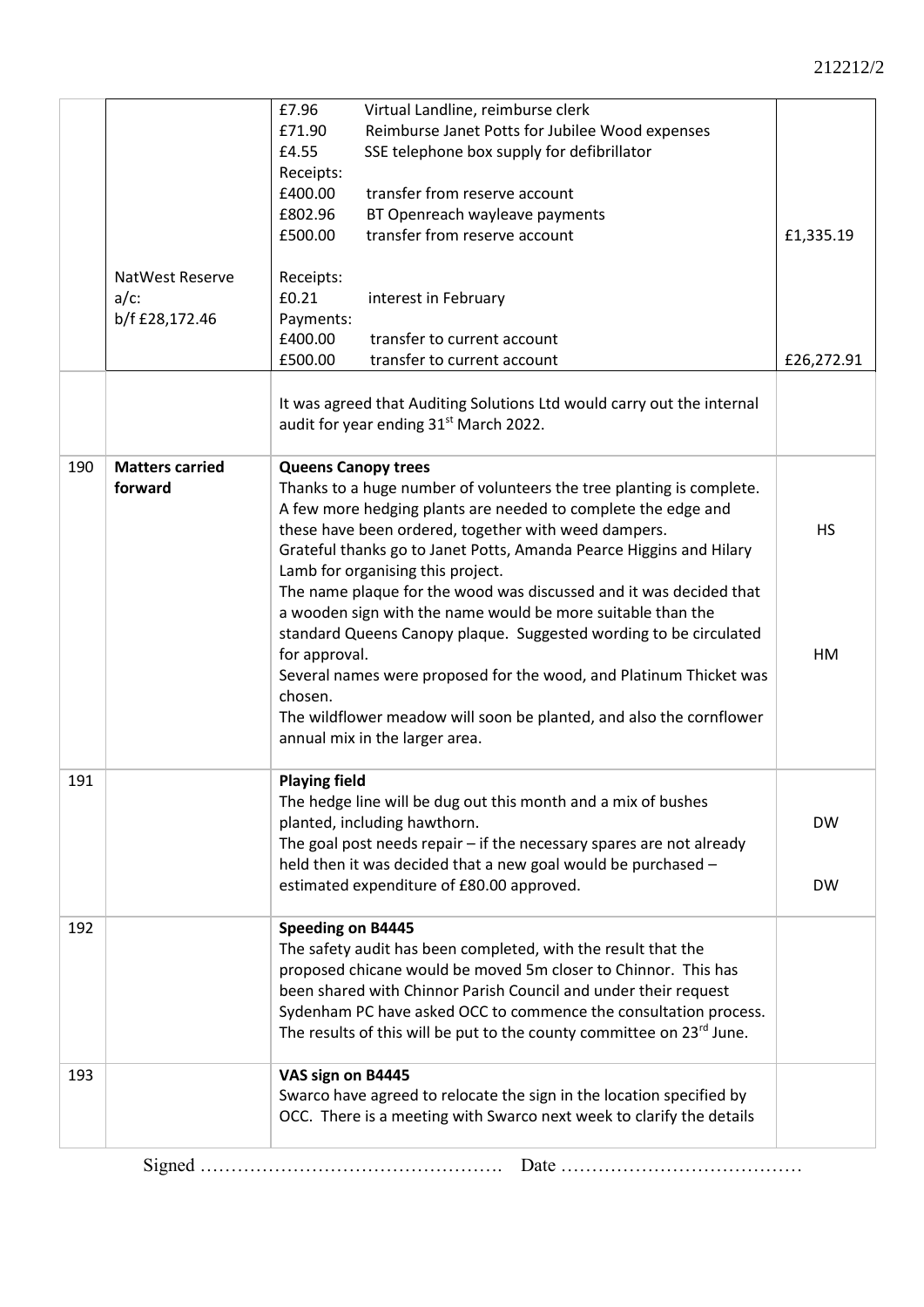## 212212/3

|     | of the replacement sign, and to ensure that data can be downloaded<br>as before.                                                                                                                                                                                                                                                                                                                                                                                               | MM          |
|-----|--------------------------------------------------------------------------------------------------------------------------------------------------------------------------------------------------------------------------------------------------------------------------------------------------------------------------------------------------------------------------------------------------------------------------------------------------------------------------------|-------------|
| 194 | 20mph zone<br>As the grant application was unsuccessful the speed gun and bin<br>stickers have been purchased from the parish council budget.<br>Volunteers willing to deploy the speed gun on an ad hoc basis to<br>contact the clerk.<br>Bin stickers to be distributed to the houses on the main road through<br>the village in the first instance.<br>Geoff Barrell at OCC is now lead for this project. Geoff to be<br>contacted for an update on County budget approval. | AI/HM<br>HM |
| 195 | <b>Village repairs and maintenance</b><br>The signs on the village gates towards the Stert are on order and will<br>be fitted, together with a matching sign by the Inn at Emmington,<br>once the painting is complete.                                                                                                                                                                                                                                                        | DW/HM       |
| 196 | <b>Footpaths and bridleways</b><br>The cost of hardcore for both the last stretch of the Jays path and the<br>narrow stretch of the Sewells Lane bridleway is being sought. This<br>work would best be carried out in the Spring.                                                                                                                                                                                                                                              | <b>MM</b>   |
| 197 | <b>Faster broadband</b><br>Openreach have finished the surveys and will commence work this<br>month. The installations will be done in three phases, starting at the<br>Emmington end of the village, followed by the middle of the village<br>and the Kingston Stert end. Householders will then be able to contact<br>their suppliers and arrange their individual connection to faster<br>broadband.<br>The parish council has received wayleave payments of £802.96.       |             |
| 198 | <b>Emergency Plan items and review</b><br>The floodsax and snow shovels are in suitable locations, and an audit<br>of other plan items carried out. The power cut resulting from the<br>recent storms highlighted the need to relocate the generator.<br>Possible locations were discussed. The initial discussions when the<br>plan was implemented to be revisited.<br>The plan details are under review as part of the OCC annual survey.                                   | HM<br>HM    |
| 199 | <b>Fayre Committee report</b><br>There will not be a Fayre this year due to the Jubilee celebrations,<br>however a bumper Fayre will be held next year on the same weekend.<br>A jubilee street party will be held on Sunday 5 <sup>th</sup> June and a road<br>closure for Brookstones applied for. Further details to follow.                                                                                                                                                | CB/HS       |
| 200 | <b>Review of key documents</b><br>The Risk Assessment and Effectiveness of Internal Controls documents<br>have been reviewed and approved.                                                                                                                                                                                                                                                                                                                                     |             |
|     |                                                                                                                                                                                                                                                                                                                                                                                                                                                                                |             |